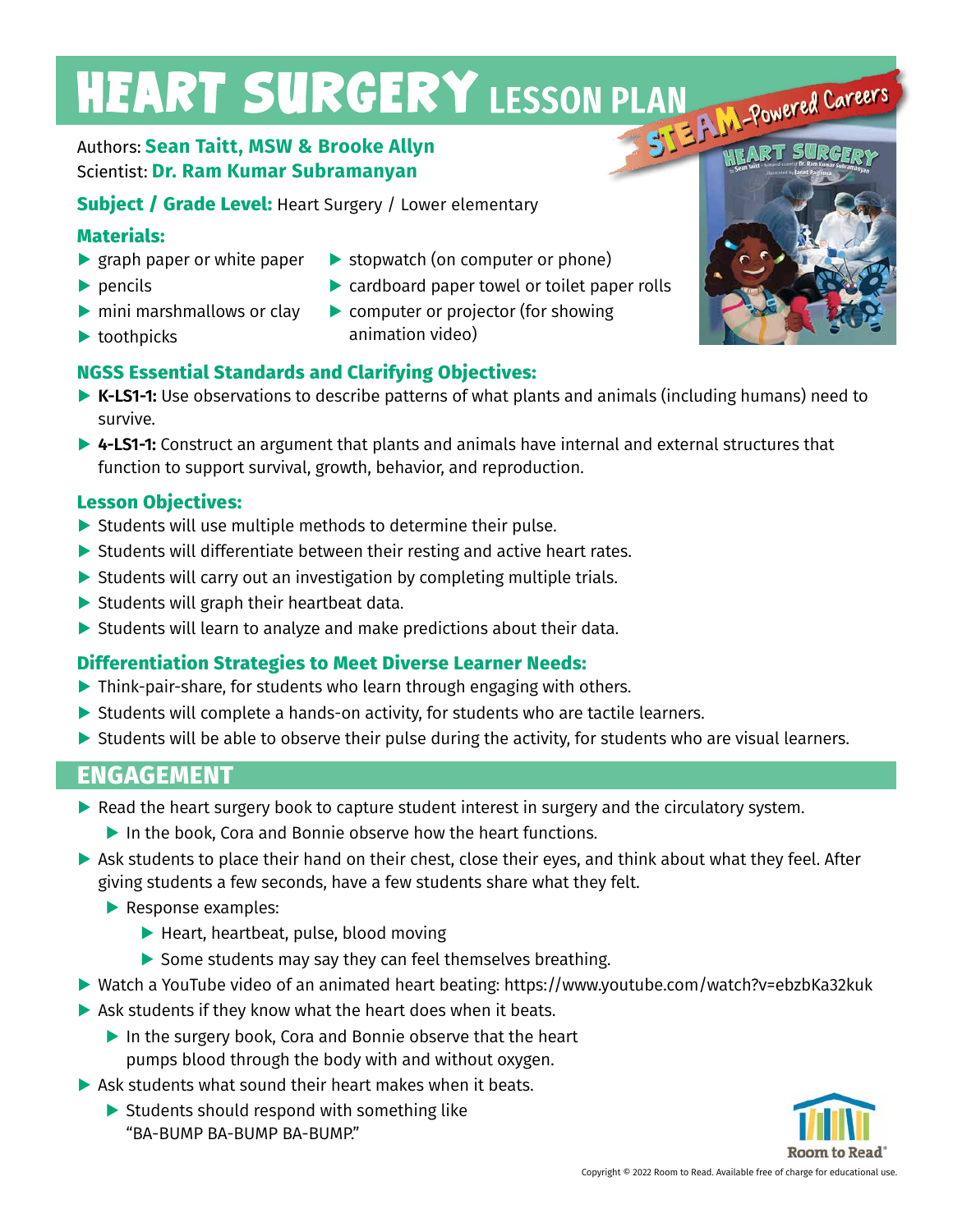## **EXPLORATION**

- ▶ Tell students that today they are going to use different methods to find their heartbeat.
	- ▶ Students will check their heartbeat using the following three methods:
		- **▶** two fingers on the neck
		- ▶ the pulse reader (marshmallow and toothpick) on the wrist
		- ▶ a stethoscope (paper towel roll) on the chest
- **▶** Give each student a piece of paper. Use graph paper if it is available.
- **▶** Fold the paper in half, with the short sides touching. Have students create the following table on one side of the fold. It should have eight rows and four columns.
- ▶ Optional: Have students add a fifth column with beats per minute if the class is comfortable with multiplication.

| <b>Trial Number</b> | Method (fingers, pulse<br>reader, or stethoscope) | <b>Resting or Active</b><br><b>Heart Rate</b> | <b>Beats</b> per 15 seconds |
|---------------------|---------------------------------------------------|-----------------------------------------------|-----------------------------|
|                     |                                                   |                                               |                             |
| 2                   |                                                   |                                               |                             |
| 3                   |                                                   |                                               |                             |
| 4                   |                                                   |                                               |                             |
| 5                   |                                                   |                                               |                             |
| 6                   |                                                   |                                               |                             |
|                     |                                                   |                                               |                             |

#### **▶ Method 1: Fingers**

- ▶ Demonstrate how students can find their heartbeat using two fingers on their neck.
- **▶** Have students count their heartbeat for 15 seconds. Use the stopwatch to count the time, so students can focus on counting the heartbeat.
- **▶** Have students fill in trial one on the table. The method should be **fingers**, the heart rate should be **resting**, and students should record the number of beats they counted.

#### **▶ Method 2: Pulse Reader**



- ▶ Demonstrate how students will create a pulse reader with a mini marshmallow and a toothpick.
- **▶** Show students how they will find their pulse by laying their arm on the table and placing the pulse reader on their wrist, and how the toothpick will twitch with each beat of their pulse.
- **▶** Pass out a marshmallow and toothpick to each student.
- **▶** After students have created their pulse readers, have students count their heartbeat for 15 seconds. Use the stopwatch to count the time, so students can focus on counting the heartbeat.
- **▶** Have students fill in trial two of the table. The method should be **pulse reader**, the heart rate should be **resting**, and students should record the number of beats they counted.

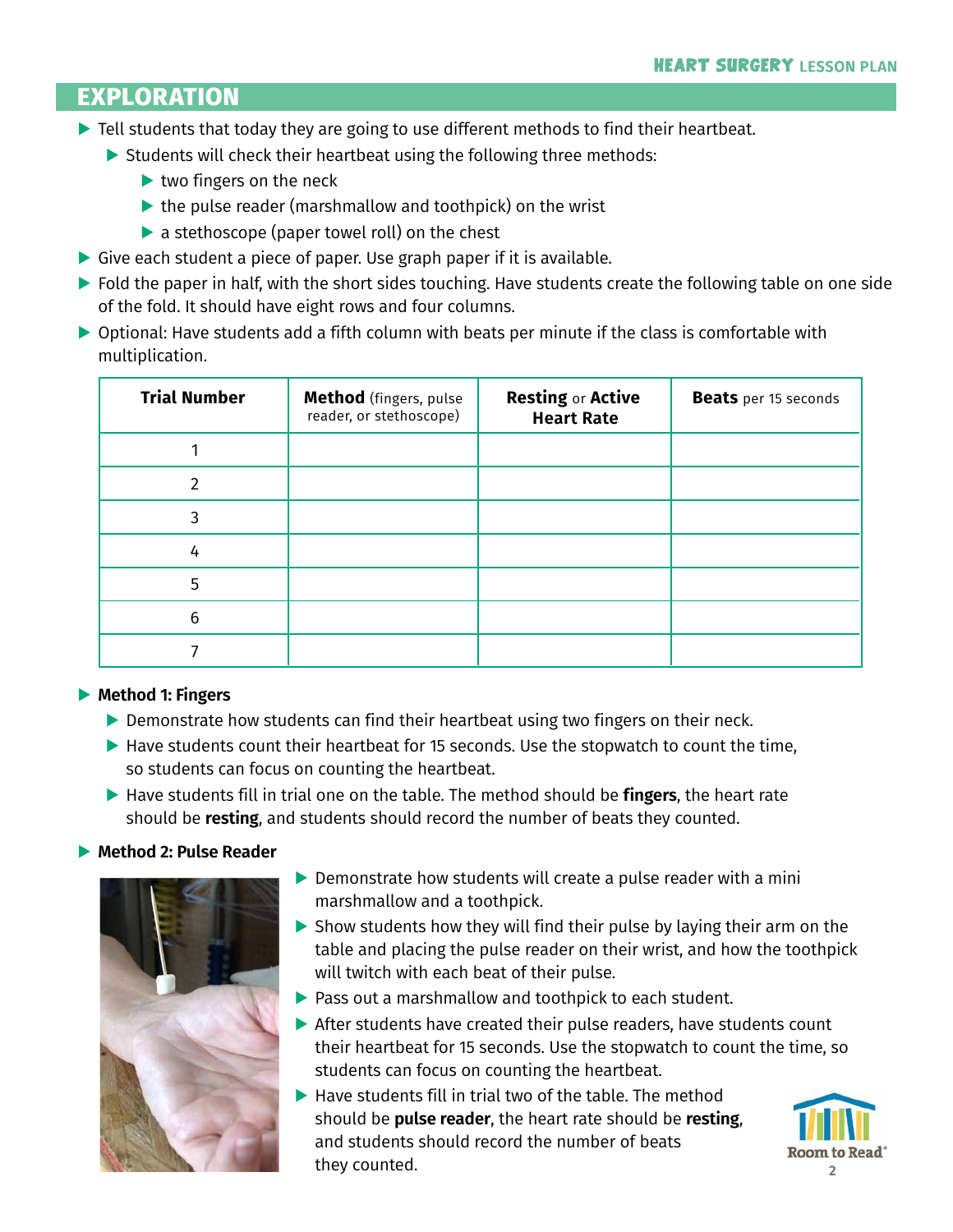#### **HEART SURGERY LESSON PLAN**

#### **Method 3: Stethoscope**

- **▶** Demonstrate how students can use a paper towel roll as a stethoscope by placing the roll against the chest of a partner and putting their ear up to the other end.
- **▶** Have students count the heartbeat of a partner for 15 seconds. Use the stopwatch to count the time, so students can focus on counting the heartbeat.
- **▶** Have students switch and count the heartbeat of the other partner.



- ▶ Have students fill in trial three of their partner's table (since they recorded their partner's heartbeat, not their own). The method should be **stethoscope**, the heart rate should be **resting**.
- **▶** Students will now find the **active** heart rates of their partner.
	- **▶** The first partner should do 20 jumping jacks. The pair will then find that student's heart rate using the stethoscope for 15 seconds.
	- **▶** Have students fill in trial four of their partner's table (since they recorded their partner's heartbeat, not their own). The method should be **stethoscope**, the heart rate should be **active**.
	- **▶** Have the second partner complete 20 jumping jacks, and find their heart rate, taken for 15 seconds.

## **EXPLANATION**

- **▶** Ask students what their favorite method was and why.
	- **▶** Student responses could include:
		- ▶ the method they chose allowed them to find the loudest heartbeat, the method was the easiest to use, the method was the most fun.
- **▶** Explain to students that all of these methods are used by doctors, nurses, and first responders.
- ▶ Ask students for their observations when their heart rate was resting compared to when it was active.
	- ▶ Student responses should include that their active heart rate was faster than their resting heart rate.
- ▶ Explain to students that their heart beat faster while they did their jumping jacks because the body needs lots of oxygen and blood when it is exercising. Muscles need blood and oxygen to move. The body also moves the blood around to keep itself cool. That is why people sweat when they exercise.

# **ELABORATION**

- **▶** Tell students to turn to their partner and pick their favorite method of finding their heartbeat. Students will use this method to find their active heart rate three more times.
- **▶** Help students by setting timers or by running the trials in unison. Before each trial, have the student whose heart rate is being counted do 20 jumping jacks. Tell the students to count the heart rate using the preferred method.
- ▶ Have students fill in trials five, six, and seven of their or their partner's table (depending on whose heart beat they recorded). Remind students to fill in the correct method. The heart rate should be **active**. Each table should now be filled.